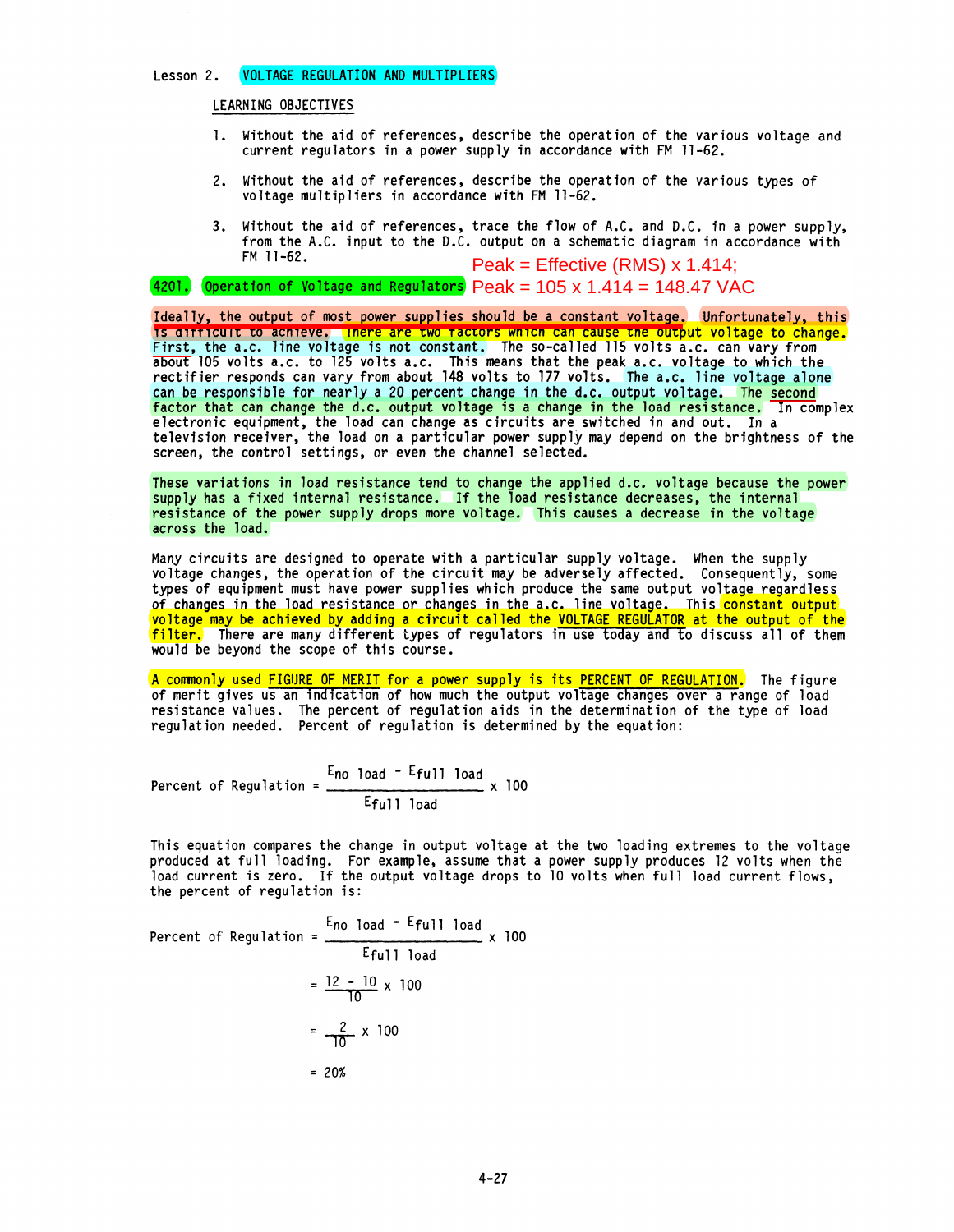Ideally, the output voltage should not change over the full range of operation. That is, a l2-vo1t power supply should produce 12 volts at no load, at full load, and at all points in between. In this case, the percent of regulation would be:

Percent of Regulation =  $\frac{E_{\text{no load}} - E_{\text{full load}}}{\sqrt{100}} \times 100$ Eful1 load Percent of Regulation =  $\frac{12 - 12}{12} \times 100$ Percent of Regulation =  $\frac{0}{12}$  x 100

Percent of Regulation = 0%

<mark>Thus, zero-percent load regulation is the ideal situation.</mark> It means that the output voltage<br>is constant under all load conditions. While you should strive for zero-percent load regulation, in practical circuits you must settle for something less ideal. Even so, by using a voltage regulator, you can hold the percent of regulation to a very low value.

You should know that the output of a power supply varies with changes in input voltage and<br>circuit load current requirements. Because most electronic equipment requires operating circuit load current requirements. Because most electronic equipment requires operating<br>voltages and currents which must remain constant, some form of regulation is necessary.<br><mark>Circuits which maintain power supply voltage</mark> tolerances, are called REGULATORS. They are designated as d.c. voltage or *d.c.* current regulators, depending on their specific application.

Voltage regulator circuits are additions to basic power supply circuits which are made up of rectifier and filter sections (figure 4-30). The purpose of the voltage regulator is to provide an output voltage with little or no variation. Regulator circuits sense changes in output voltages and compensate for the changes. Regulators that maintain voltages within plus or minus (+/-) 0.1 percent are quite common.

<mark>Series or shunt voltage regulators.</mark> There are two basic types of voltage regulators which are classified as either <u>SERIES</u> or SHUNT, depending on the location or position of the regulating<br>element(s) in relation to the circuit load resistance. Figure 4-31 illustrates these two element(s) in relation to the circuit load resistance. Figure 4-31 illustrates these two<br>basic types of voltage regulators. In actual practice the circuitry of regulating devices may<br>be quite complex. Broken lines have bee between the series and shunt regulators.



Fig 4-30. Block diagram of a power supply and regulator.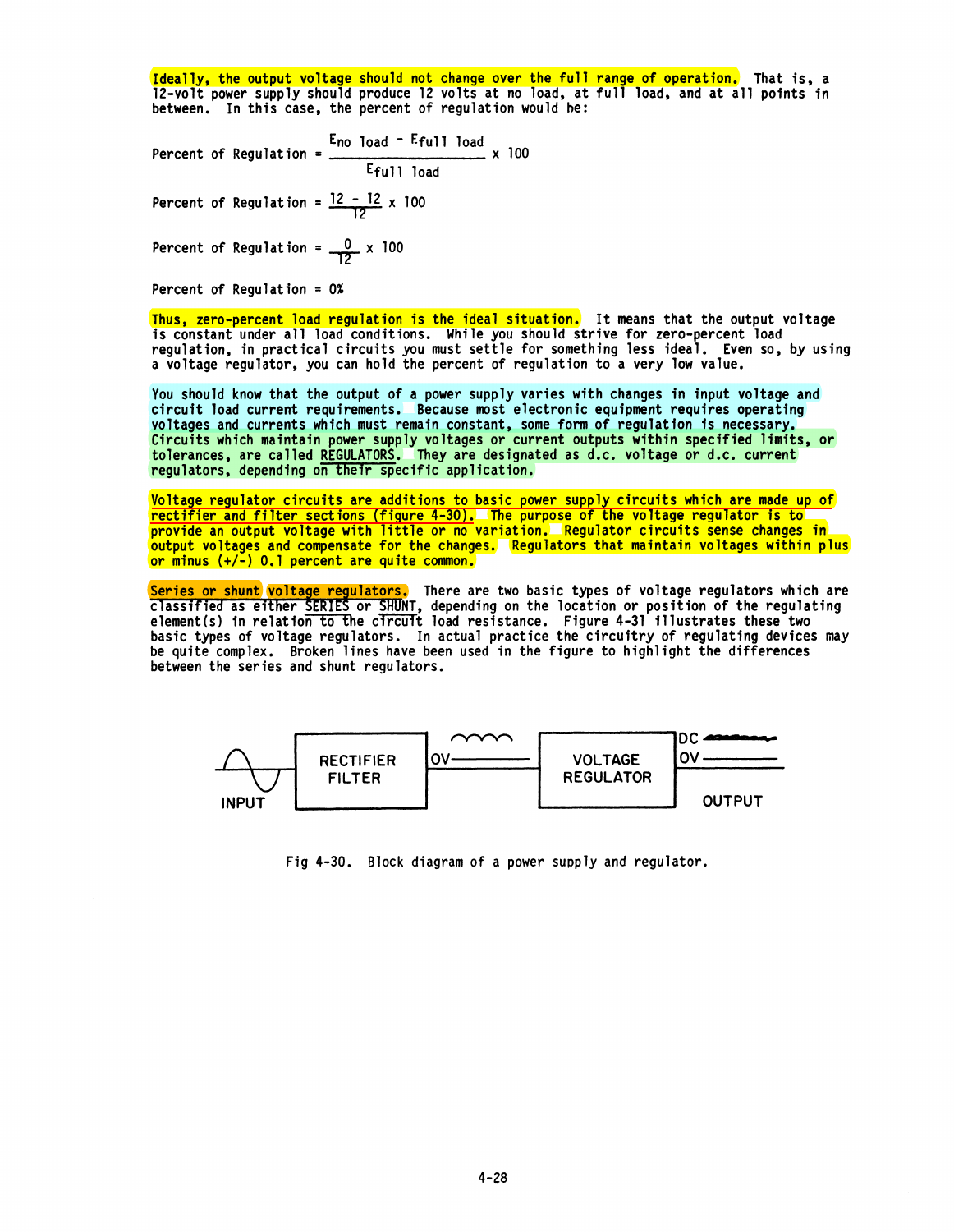

Fig 4-31. Simple series and shunt regulators.

The schematic drawing in view (A) is that of a shunt-type regulator. It is called a shunt-type regulator because the regulating device is connected in parallel with the load resistance. The schematic drawing in view (B) is that of a <u>series</u> regulator. It is called a series regulator because <mark>the regul</mark>ating device is connected in series with the load <mark>resistance.</mark> Figure 4-32 illustrates the principle of series voltage regulation. As you study<br>the figure, notice that the regulator is in series with the load resistance (R<sub>L</sub>) and that the fixed resistor ( $R_S$ ) is in series with the load resistance.



Fig 4-32. Series voltage regulator.



Fig 4-33. Shunt regulator.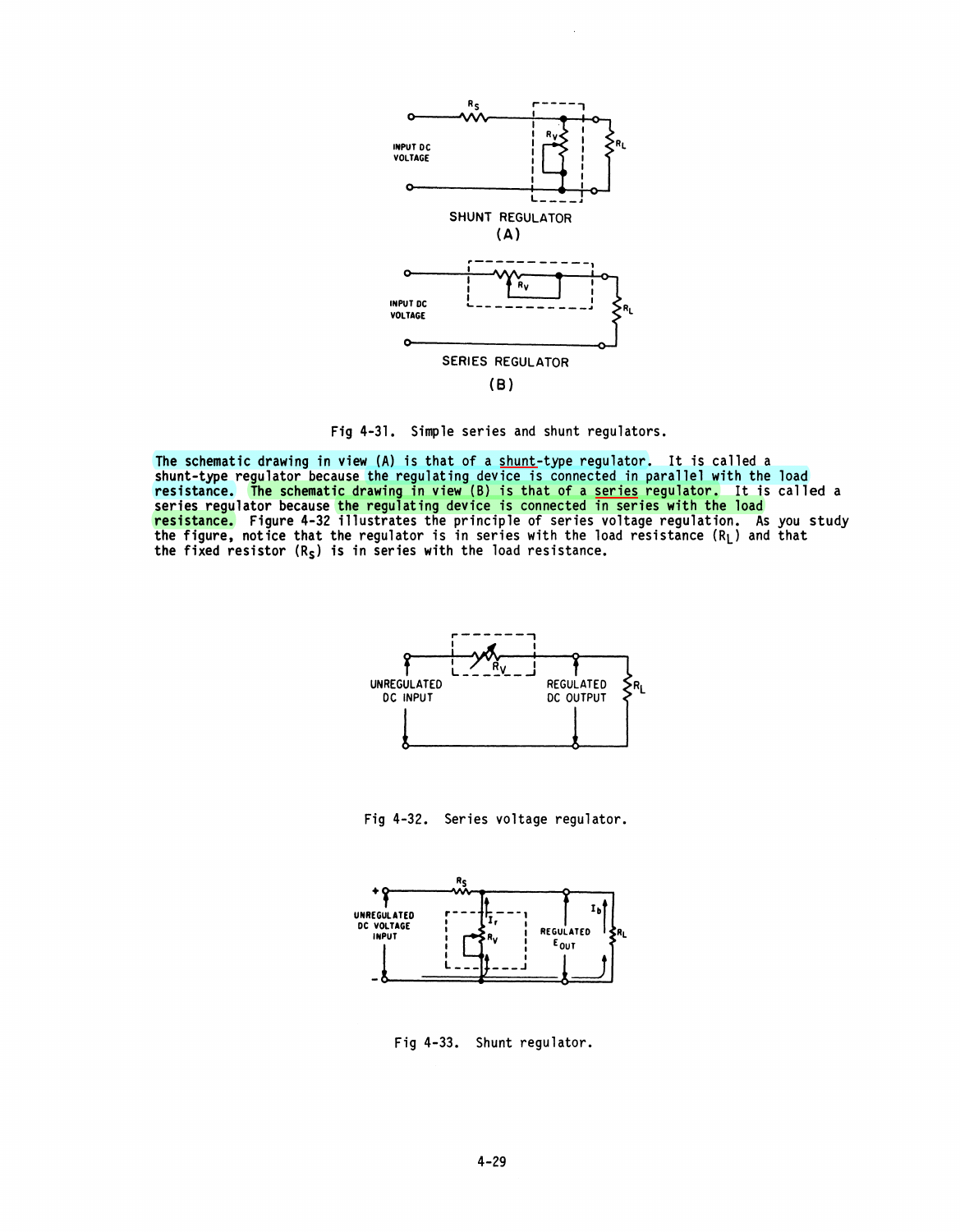You already know the voltage drop across a fixed resistor remains constant unless the current flowing through it varies (increases or decreases). In a shunt regulator, <del>as sho</del>wn in figure<br>4-33, output voltage regulation is determined by the current through the parallel resistance of the regulating device  $(R_V)$ , the load resistance  $(R_L)$ , and the series resistor  $(R_S)$ . For now, assume that the circuit is operating under normal conditions, the input is 120 volts d.c., and the desired regulated output is 100 volts d.c. For a 100-volt output to be maintained, 20 volts must be dropped across the series resistor  $(R<sub>S</sub>)$ . If you assume that the value of  $R_S$  is 2 ohms, then you must have 10 amperes of current across  $R_V$  and  $R_L$ . (Remember: E = IR.) If the values of the resistance of Ry and R<sub>L</sub> are equal, then 5 amperes of current will flow through each resistance (Ry and R<sub>L</sub>).

Now, if the load resistance  $(R_L)$  increases, the current through  $R_L$  will decrease. For example, assume that the current through R $_{\mathsf{L}}$  is now 4 amperes and that the total current across  $R_S$  is 9 amperes. With this drop in current, the voltage drop across  $R_S$  is 18 volts; consequently, the output of the regulator has increased to 102 volts. <sup>"</sup>At this time,<br>the regulating device (R<sub>V</sub>) decreases in resistance, and 6 amperes of current flows through the regulating device (R<sub>V</sub>) decreases in resistance, and 6 amperes of current flows through<br>this resistance (R<sub>V</sub>). Thus, the total current R<sub>S</sub> is once again 10 amperes (6 amperes across Ry; 4 amperes across R<sub>L</sub>). Therefore, 20 volts is dropped across R<sub>S</sub> causing the<br>output to decrease back to 100 volts. You should know by now that if the load resistance  $(R_L^+)$  increases, the regulating device  $(R_V)$  decreases its resistance to compensate for the change. If  $R_1$  decreases, the opposite effect occurs and  $R_V$  increases.

Now consider the circuit when a decrease in load resistance takes place. When  $R_L$  decreases, the current through  $R_L$  subsequently increases to 6 amperes. This action causes a total of 11 amperes to flow through  $R_S$  which then drops 22 volts. As a result, the output is 98 volts. However, the regulating device  $(R_V)$  senses this change and increases its resistance so that less current (4 amperes) flows through  $R_V$ . The total current again becomes 10 amperes, and the output is again 100 volts.

From these examples, you should now understand that the shunt regulator maintains the desired output voltage first by sensing the current change in the parallel resistance of the circuit and then by compensating for the change.

Again refer to the schematic shown in figure 4-33 and consider how the voltage regulator<br>operates to compensate for changes in input voltages. You know of course, that the input voltage may vary and that any variation must be compensated for by the regulating device. If an increase in input voltage occurs, the resistance of  $R_V$  automatically decreases to maintain the correct voltage division between Ry and Rs. You should see, therefore, that the regulator operates in the opposite way to compensate for a decrease in input voltage.

So far only voltage regulators that use variable resistors have been explained; however, this<br>type of regulation has limitations. Obviously the variable resistor cannot be adjusted rapidly enough to compensate for frequent fluctuations in voltage. Since input voltages<br>fluctuate frequently and rapidly, the variable resistor is not a practical method for voltage<br>regulation. A voltage regulator that ope output voltage without external manipulation is required for practical regulation.



Fig 4-34. Series voltage regulator.

The schematic for a typical series voltage regulator is shown in figure 4-34. Notice that this regulator has a transistor (Ql) in the place of the variable resistor found in figure 4-32. Because the total load current passes through this transistor, it is sometimes called a "pass transistor." Other components which make up the circuit are the current limiting resistor (Rl) and the Zener diode (CR1).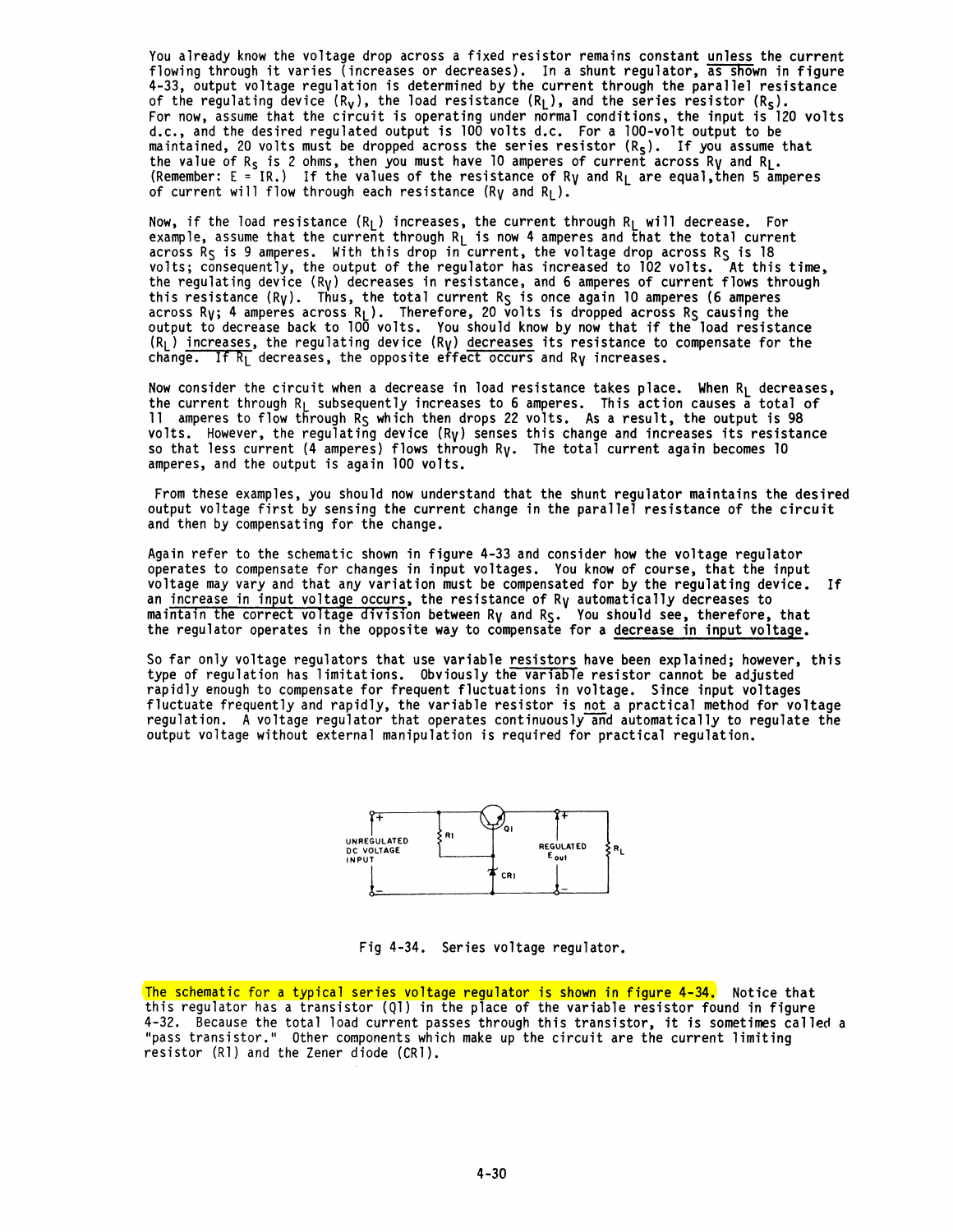Recall that a Zener diode is a diode which blocks current until a specified voltage is<br>applied. Remember also that the applied voltage is called the breakdown, or Zener voltage. Zener diodes are available with different Zener voltages. When the Zener voltage is reached, the Zener diode conducts from its anode to its cathode (with the direction of the arrow).

In this voltage regulator, Ql has a constant voltage applied to its base. This voltage is often called the reference voltage. As changes in the circuit output voltage occur, they are sensed at the emitter of Ql, producing a corresponding change in the forward bias of the transistor. In other words, Ql compensates by increasing or decreasing its resistance in order to change the circuit voltage division.

Now, study figure 4-35. Voltages are shown to help you understand how the regulator operates. The Zener used in this regulator is a 15-volt Zener. In this instance. the Zener or breakdown voltage is 15 volts. The Zener establishes the value of the base voltage for Ql. The output voltage will equal the Zener voltage minus a 0.7-volt drop across the forward biased base-emitter junction of Ql, or 14.3 volts. Because the output voltage is 14.3 volts, the voltage drop across.Ql must be 5.7 volts.

Study figure 4-36, view (A), in order to understand what happens when the input voltage<br>exceeds 20 volts. Notice the input and output voltages of 20.1 and 14.4 volts, respectively.<br>The 14.4 output voltage is a momentary de output voltage of 14.3 and is the result of a rise in the input voltage to 20.1 volts. Since the base voltage of Ql is held at 15 volts by CR1, the forward bias of Ql changes to 0.6 volt. Because this bias voltage is <u>less than</u> the normal 0.7 volt, the resistance of Ql<br>increases, thereby increasing the voltage drop across the transistor to 5.8 volts. The increases, thereby increasing the voltage drop across the transistor to 5.8 volts. The voltage drop restores the output voltage to 14.3 volts. The entire cycle takes only a fraction of a second and, therefore, the change is not visible on an oscilloscope or readily measurable with other standard test equipment.







Fig 4-36. Series voltage regulator.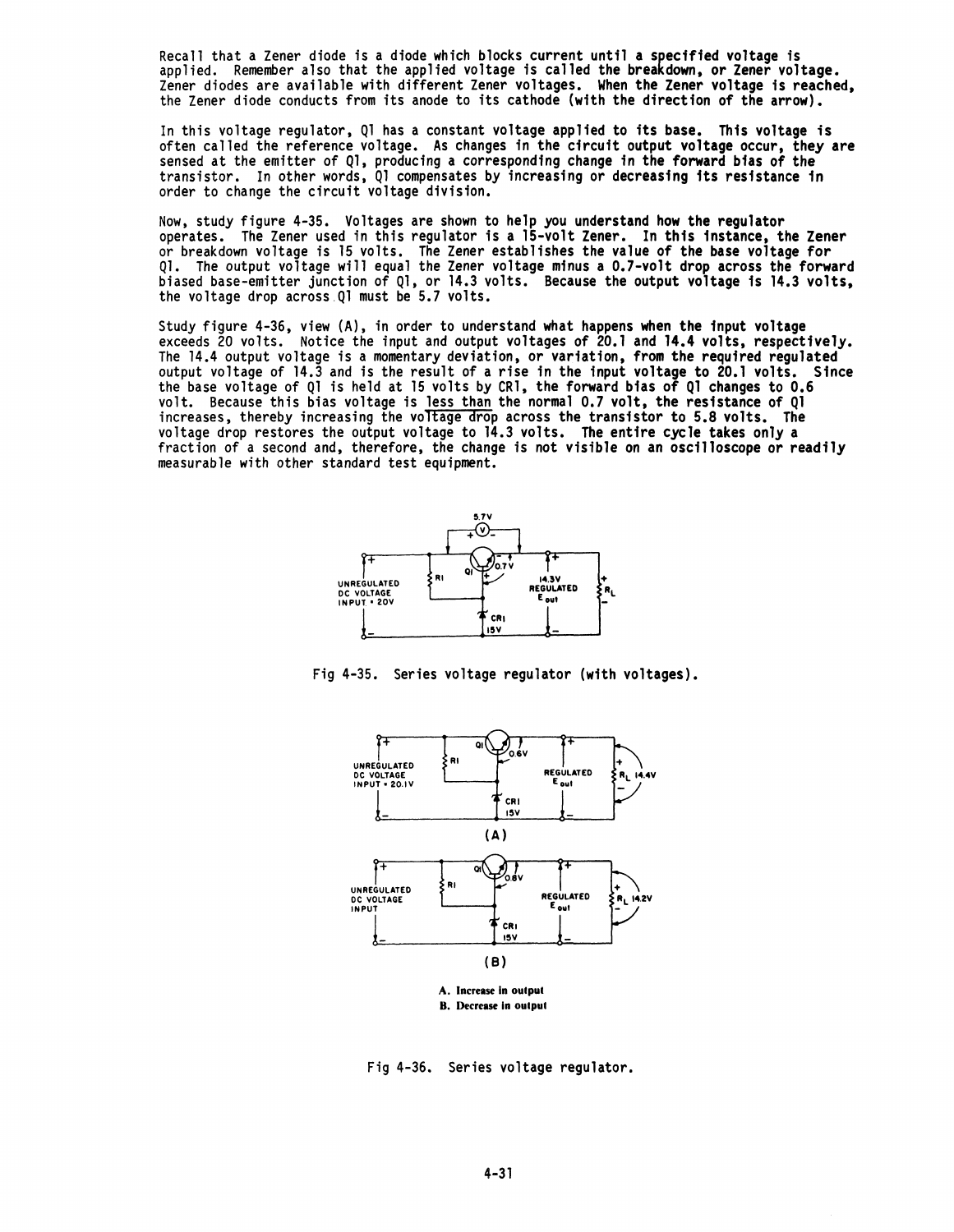View (B) is a schematic diagram for the same series voltage regulator with one significant<br>difference. The output voltage is shown as 14.2 volts instead of the desired 14.3 volts. In this case, the load has increased causing a greater voltage drop across  $R_L$  to 14.2 volts. When the output decreases, the forward bias of Ql increases to 0.8 volt because Zener diode CRl maintains the base voltage of Ql at 15 volts. This 0.8 volt is the difference between the Zener reference voltage of l5 volts and the momentary output voltage (15 V - 14.2 V = 0.8 V).<br>At this point, the larger forward bias on Ql causes the resistance of Ql to decrease, thereby causing the voltage drop across Ql to return to 5.7 volts. This then causes the output voltage to return to 14.3 volts.

The schematic shown in figure 4-37 is that of a shunt voltage regulator. Notice that Ql is in parallel with the load. Components of this circuit are identical with those of the series voltage regulator except for the addition of fixed resistor  $R_S$ . As you study the schematic, you will see that this resistor is connected in series with the output load resistance. The current limiting resistor (Rl) and Zener diode (CR1) provide a constant reference voltage for the base-collector junction of Ql. Notice that the bias of Ql is determined by the voltage drop across  $R_S$  and Rl. As you should know, the amount of forward bias across a transistor affects its total resistance. In this case, the voltage drop across  $R_s$  is the key to the total circuit operation.

Figure 4-38 is the schematic for a typical shunt-type regulator. Notice that the schematic is identical to the schematic shown in figure 4-37 except that voltages are shown to help you<br>understand the functions of the various components. In the circuit shown, the voltage drop across the Zener diode (CR1) remains constant at 5.6 volts. This means that with a 20-volt input voltage, the voltage drop across Rl is 14.4 volts. With a base-emitter voltage of 0.7 volt, the output voltage is equal to the sum of the voltages across CRl and the voltage at the base-emitter junction of Ql. In this example, with an output voltage of 6.3 volts and a 20-volt input voltage, the voltage drop across  $R_S$  equals 13.7 volts. Study the schematic to understand fully how these voltages are developed. Pay close attention to the voltages shown.



Fig 4-37. Shunt voltage regulator.



Fig 4-38. Shunt voltage regulator (with voltages).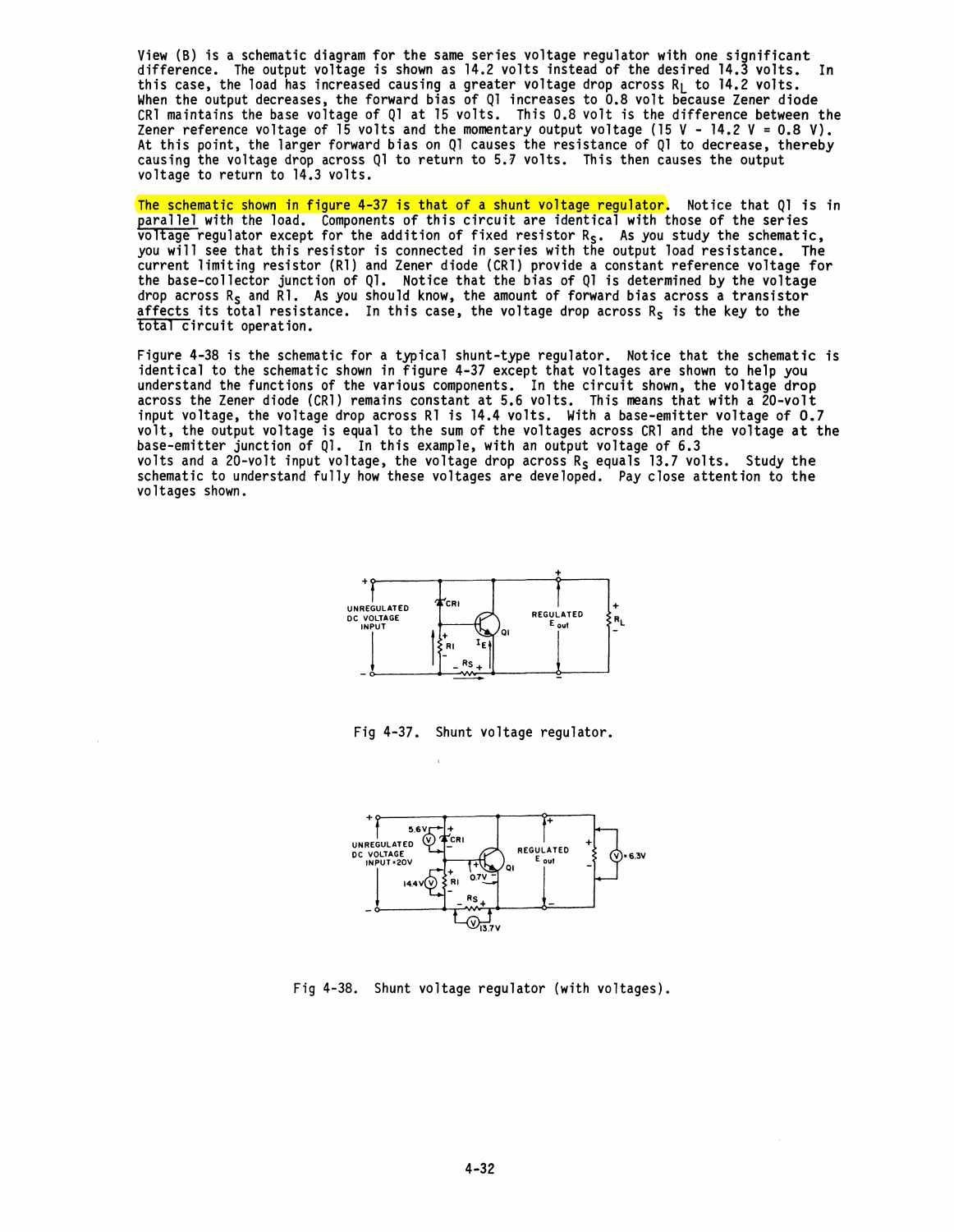

Fig 4-39. Shunt voltage regulator.

Now refer to view (Al of figure 4-39. This figure shows the schematic diagram of the same shunt voltage regulator as that shown in figure 4-38 with an increased input voltage of 20.1 volts. This increases the forward bias on 01 to 0.8 volt. Recall that the voltage drop across CRl remains constant at 5.6 volts. Since the output voltage is comprised of the Zener voltage and the base-emitter voltage, the output voltage momentarily increases to 6.4 volts. At this time, the increase in the forward bias of 01 lowers the resistance of the transistor allowing more current to flow through it. Since this current must also pass through  $R_5$ , there is also an increase in the voltage drop across this resistor. The voltage drop across  $R<sub>S</sub>$  is now 13.8 volts and, therefore, the output voltage is reduced to 6.3 volts. Remember, this change takes place in a fraction of a second.

Study the schematic shown in view (B). Although this schematic is identical to the other shunt voltage schematics previously illustrated and discussed, the output voltage is different. The load current has increased causing a momentary drop in voltage output to 6.2 volts. Recall that the circuit was designed to ensure a constant output voltage of 6.3 volts. Since the output voltage is less than that required, changes occur in the regulator to restore the output to 6.3 volts. Because of the O.l-volt drop in the output voltage, the forward bias of 01 is now 0.6 volt. The decrease in the forward bias increases the resistance of the transistor, thereby reducing the current flow through Ql by the same amount that the load current increased. The current flow through  $R<sub>s</sub>$  returns to its normal value and restores the output voltage to 6.3 volts.

<mark>Current</mark> <mark>regulators.</mark> You should now know how voltage regulators work to provide constant<br>output voltage. In some circuits it may be necessary to regulate the current output. <mark>The</mark> circuitry which provides a constant current output is called a constant current refulator or just CURRENT REGULATOR. The schematic shown in figure 4-40 is a simplified schematic for a current regulator. The variable resistor shown on the schematic is used to illustrate the concept of current regulation. You should know from your study of voltage regulators that a variable resistor *does* not respond quickly enough to compensate for the changes. Notice that an ammeter has been included in this circuit to indicate that the circuit shown is that of a current regulator. When the circuit functions properly, the current reading of the ammeter remains constant. In this case the variable resistor  $(R_V)$  compensates for changes in the load or d.c. input voltage. Adequate current regulation results in the loss of voltage<br>regulation. Studying the schematic shown, you should recall that any increase in load resistance causes a drop in current. To maintain a constant current flow, the resistance of Ry must be reduced whenever the load resistance increases. This causes the total resistance to remain constant. An increase in the input voltage must be compensated for by an increase in the resistance of Ry, thereby maintaining a constant current flow. The operation of a current regulator is similar to that of a voltage regulator. The basic difference is that one regulates current and the other regulates voltage.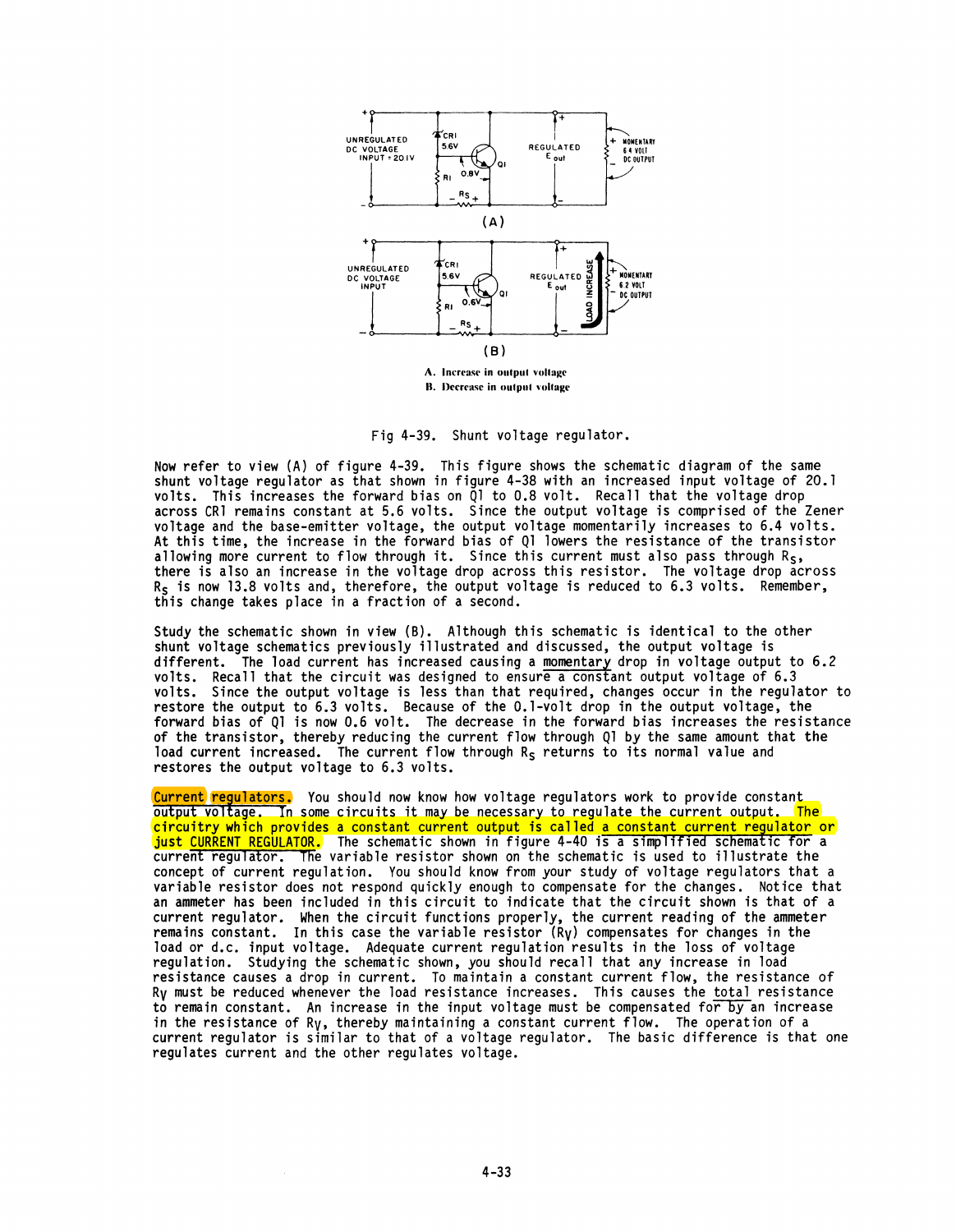

Fig 4-40. Current regulator.

Since use of a variable resistor is not a practical way to control current fluctuation, or variation, a transistor and a Zener diode, together with necessary resistors are used. Recall that the Zener diode provides a constant reference voltage. The schematic shown in figure<br>4-41 is that of a current regulator circuit. Except for the addition of R1, the circuit shown in the figure is similar to that of a series voltage regulator. The resistor is connected in series with the load and senses any current changes in the load. Notice the voltage drop across R1 and the negative voltage polarity applied to the emitter of Q1. The voltage polarity is a result of current flowing through R1, and this negative voltage opposes the forward bias for Q1; however, since the regulated voltage across CR1 has an opposite polarity, the actual bias of the transistor is the difference between the two voltages. You should see therefore that the purpose of R2 is to function as a current- limiting resistor for the Zener diode.



Fig 4-41. Current regulator.

The purpose of a current regulator is to provide a constant current regardless of changes in the input voltage or load current. The schematic shown in figure 4-42 is that of a circuit designed to provide a constant current of 400 milliamperes. Voltmeters are shown in the schematic to emphasize the voltage drops across specific components. These voltages will help you understand how the current regulator operates. The voltage drop across the base- emmiter junction of Q1 is 0.6 volt. This voltage is the difference between the Zener voltage and the voltage drop across R1. The 0.6-volt forward bias of Q1 permits proper operation of the transistor. The output voltage across  $R_L$  is 6 volts as shown by the voltmeter. With a regulated current output of 400 milliamperes, the transistor resistance  $(R_{Q1})$  is 9 ohms. This can be proved by using Ohm's law and the values shown on the schematic. In this case, current (I) is equal to the voltage drop (E) divided by the resistance (R). Therefore, 12 volts divided by 30 ohms equals 0.4 ampere, or 400 milliamperes.



Fig 4-42. Current regulator (with circuit values).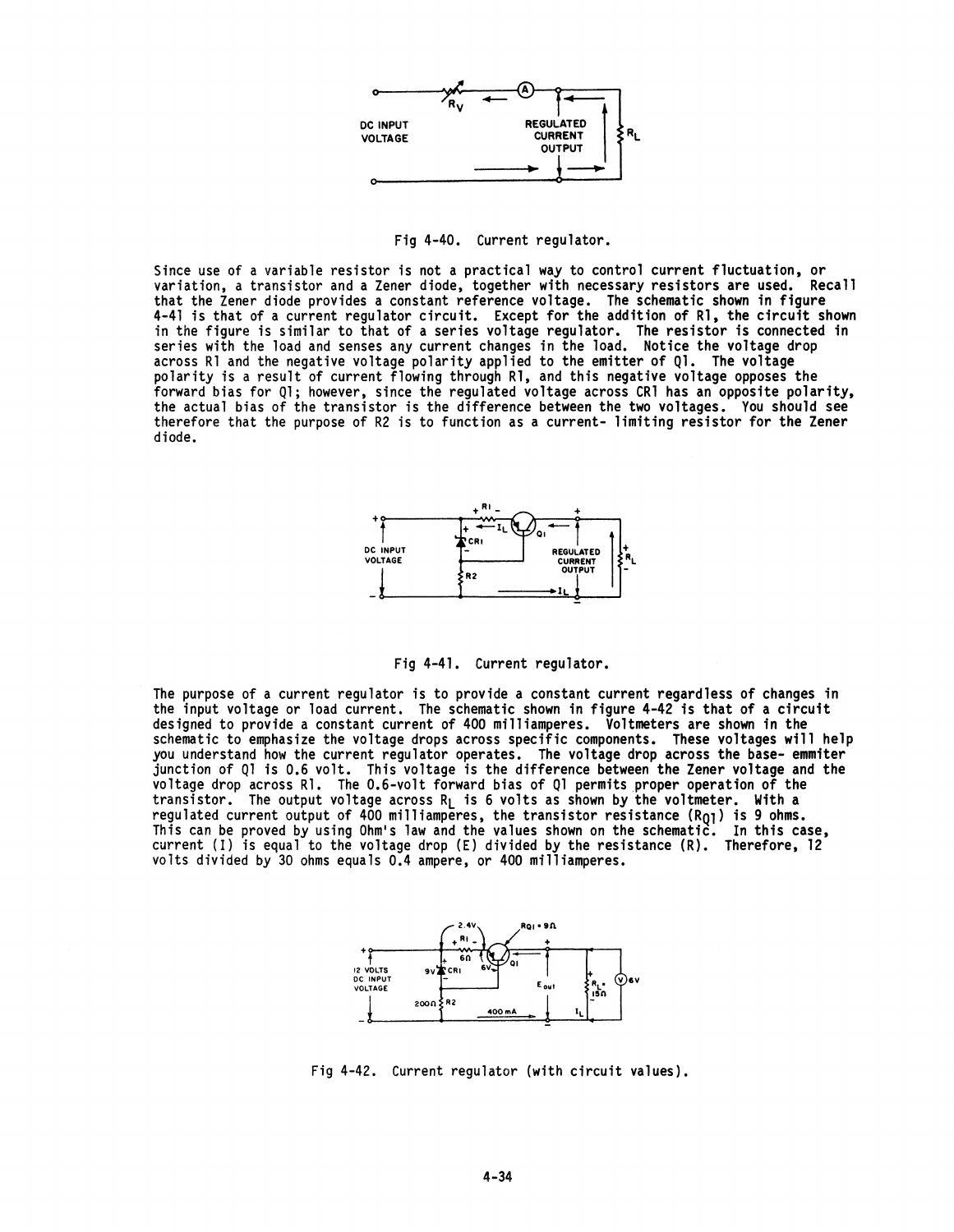Since you are familiar with the basic current regulating circuitry, let's examine in detail how the various components work to maintain the constant 400-milliamperes output. Refer to the schematic shown in figure 4-43. Remember, a decrease in load resistance causes a corresponding increase in current flow. In the example shown, the load resistance  $R_1$  has dropped from 15 ohms to 10 ohms. This results in a larger voltage drop across Rl because of the increased current flow. The voltage drop has increased from 2.4 volts to 2.5 volts. Of course, the voltage drop across CRI remains constant at 9 volts due to its regulating ability. Because of the increased voltage drop across Rl, the forward bias on  $Q1$  is now 0.5 volt. Since the forward bias of Ql has decreased, the resistance of the transistor increases from 9 ohms to 14 ohms. Notice that the 5-ohm increase in resistance across the transistor corresponds to the 5-ohm decrease in the load resistance. Thus, the total resistance around the outside loop of the circuit remains constant. Since the circuit is a current regulator,<br>you know that output voltage will vary as the regulator maintains a constant current output. In the figure, the voltage output is reduced to  $\bar{4}$  volts, which is computed by multiplying current (I) times resistance  $(R)$  (400 mA x 10 ohms = 4 volts).



Fig 4-43. Current regulator (with a decrease in  $R_1$ ).

## 4202. Types of Voltage Multipliers

You may already know how a transformer functions to increase or decrease voltage. You may<br>also have learned that a transformer secondary may provide one or several a.c. voltage outputs<br>which may be greater or less than the decreased; when voltages are stepped down, current is increased.

Another method for increasing voltages is known as voltage multiplication. VOLTAGE MULTIPLIERS are used primarily to develop high voltages where low current is required. The most common application of the high voltage outputs of voltage multipliers is the anode of cathode-ray tubes (CRT) which are used for radar scope presentations, oscilloscope presentations, or TV picture tubes. The d.c. output of the voltage multiplier ranges from 1000 volts to 30,000 volts. The actual voltage depends upon the size of the CRT and its equipment application.

Voltage multipliers may also be used as primary power supplies where a 177-volt a.c. input is rectified to pulsating d.c. This d.c. output voltage may be increased (through use of a voltage multiplier) to as much as 1000 volts d.c. This voltage is generally used as the plate or screen grid voltage for electron tubes.

If you have studied transformers, you may have learned that when voltage is stepped up, the output current decreases. This is also true of voltage multipliers. Although the measured output voltage of a voltage multiplier may be several times greater than the input voltage, once a load is connected the value of the output voltage decreases. Also any small fluctuation of load impedance causes a large fluctuation in the output voltage of the multiplier. For this reason, voltage multipliers are used only in special applications where the load is constant and has a high impedance or where input voltage stability is not critical.

Voltage multipliers may be classified as· voltage doublers, triplers, or quadruplers. The classification depends on the ratio of the output voltage to the input voltage. For example, a voltage multiplier that increases the peak input voltage twice is called a voltage doubler. Voltage multipliers increase voltages through the use of series-aiding voltage sources. This can be compared to the connection of dry cells (batteries) in series.

The figures used in the explanation of voltage multipliers show a transformer input, even though for some applications a transformer is not necessary. The input could be directly from the power source or line voltage. This, of course, does not isolate the equipment from the line and creates a potentially hazardous condition. Most military equipment uses transformers to minimize this hazard.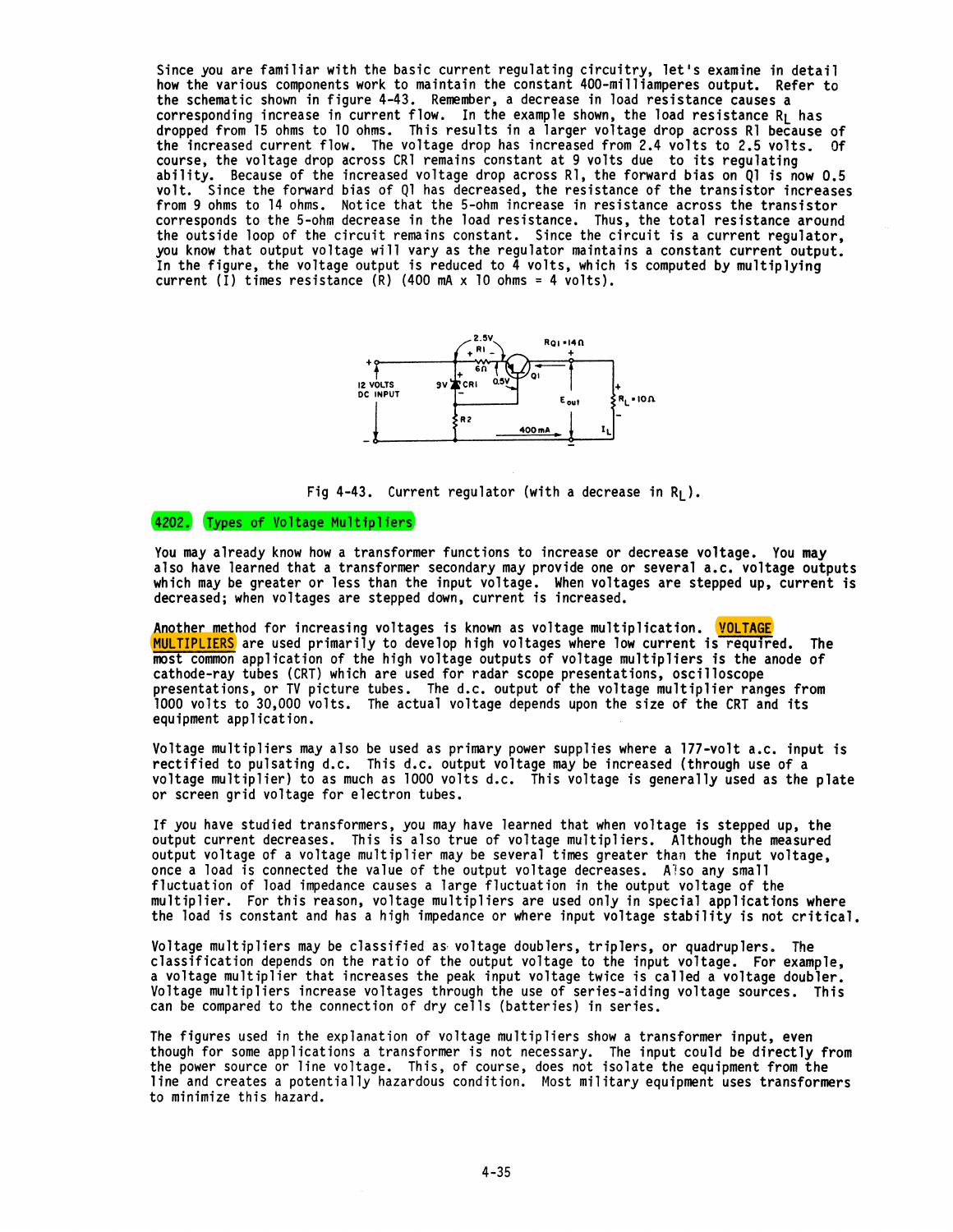

Fig 4-44. Half-wave voltage doubler.

Figure 4-44 shows the schematic for a half-wave voltage doubler. Notice the similarities<br>between this schematic and those of half-wave voltage rectifiers with which you are already familiar. In fact, the doubler shown is made up of two half-wave voltage rectifiers. Cl and CRl make up one half-wave rectifier, and C2 and CR2 make up the other. The schematic of the first half-wave rectifier is indicated by the dark lines in view (A) of figure 4-45. The dotted lines and associated components represent the other half-wave rectifier and load resistor.

Notice that Cl and CRl work exactly like a half<mark>-wave rectifier. During the positive</mark><br>alternation of the input cycle (view A), the polarity across the <mark>secondary winding of the</mark> transformer is as shown. Note that the top of the secondary is negative. At this time CRl is forward biased (cathode negative in respect to the anode). This forward bias causes CRl to function like a closed switch and allows current to flow the path indicated by the arrows. At this time, Cl charges to the peak value of the input voltage, or 200 volts, with the polarity shown •

During the period when the input cycle is negative, as shown in view (B), the polarity across the secondary of the transformer is reversed. Note specifically that the top of the secondary winding is now positive. This condition now forward biases CR2 and reverse biases CR1. A series circuit now exists consisting of series circuit now exists consisting of Cl, CR2, C2 and the secondary of the transformer. current flow is indicated by the arrows. The secondary voltage of the transformer now aids the voltage on Cl. This results in a pulsating d.c. voltage of 400 volts, as shown by the waveform. The effect of series aiding is comparable to the connection of two 200-volt batteries in series. As shown in figure 4-46, C2 charges to the sum of these voltages, or 400 volts.



A. Positive alternation **B.** Negative alternation

Fig 4-45. Rectifier action of CRl and CR2.

The schematic shown in figure 4-47 is an illustration of a half-wave voltage tripler. When you compare figures 4-46 and 4-47. you should see that the circuitry is identical except for the additional parts, components, and circuitry shown by the dotted lines. (CR3, C3 and R2 make up the additional circuitry.) By themselves, CR3, C3, and R2 make up a half-wave rectifier. Of course, if you remove the added circuitry, you will once again have a half-wave voltage doubler.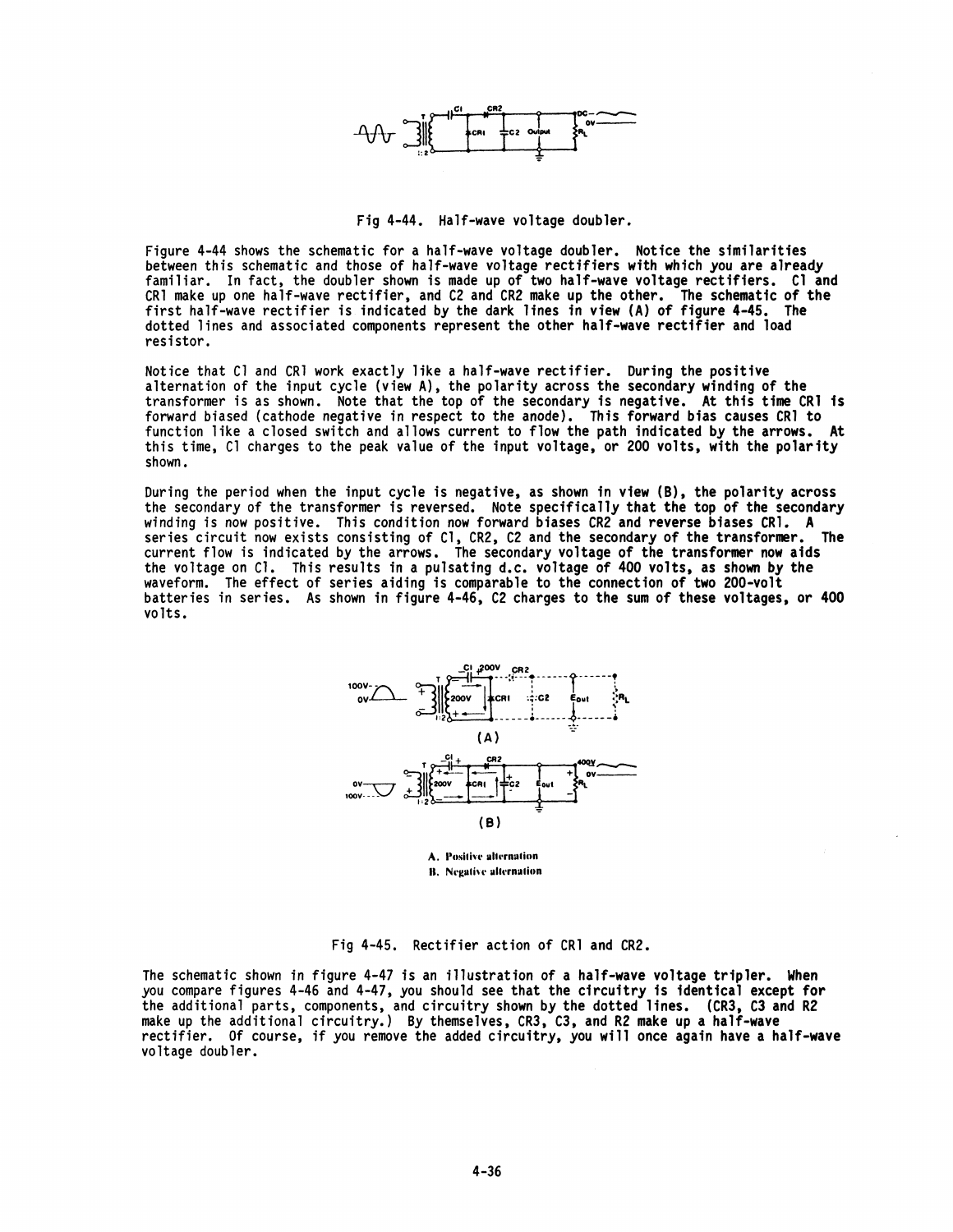

Fig 4-46. Series-aiding sources.



Fig 4-47. Half-wave voltage tripler.

View (A) of figure 4-48 shows the schematic for the voltage tripler. Notice that CR3 is forward biased and functions like a closed switch. This allows C3 to charge to a peak voltage<br>of 200 volts at the same time Cl is also charging to 200 volts.

The other half of the input cycle is shown in view (B). C2 is charged to twice the input voltage, or 400 volts, as a result of the voltage-doubling action of the transformer and Cl. At this time, C2 and C3 are used as series-aiding devices, and the output voltage increases to the sum of their respective voltages, or 600 volts. Rl and R2 are proportional according to the voltages across C2 and C3. In this case, there is a 2 to 1 ratio.



**B.** Negative alternation

Fig 4-48. Voltage tripler.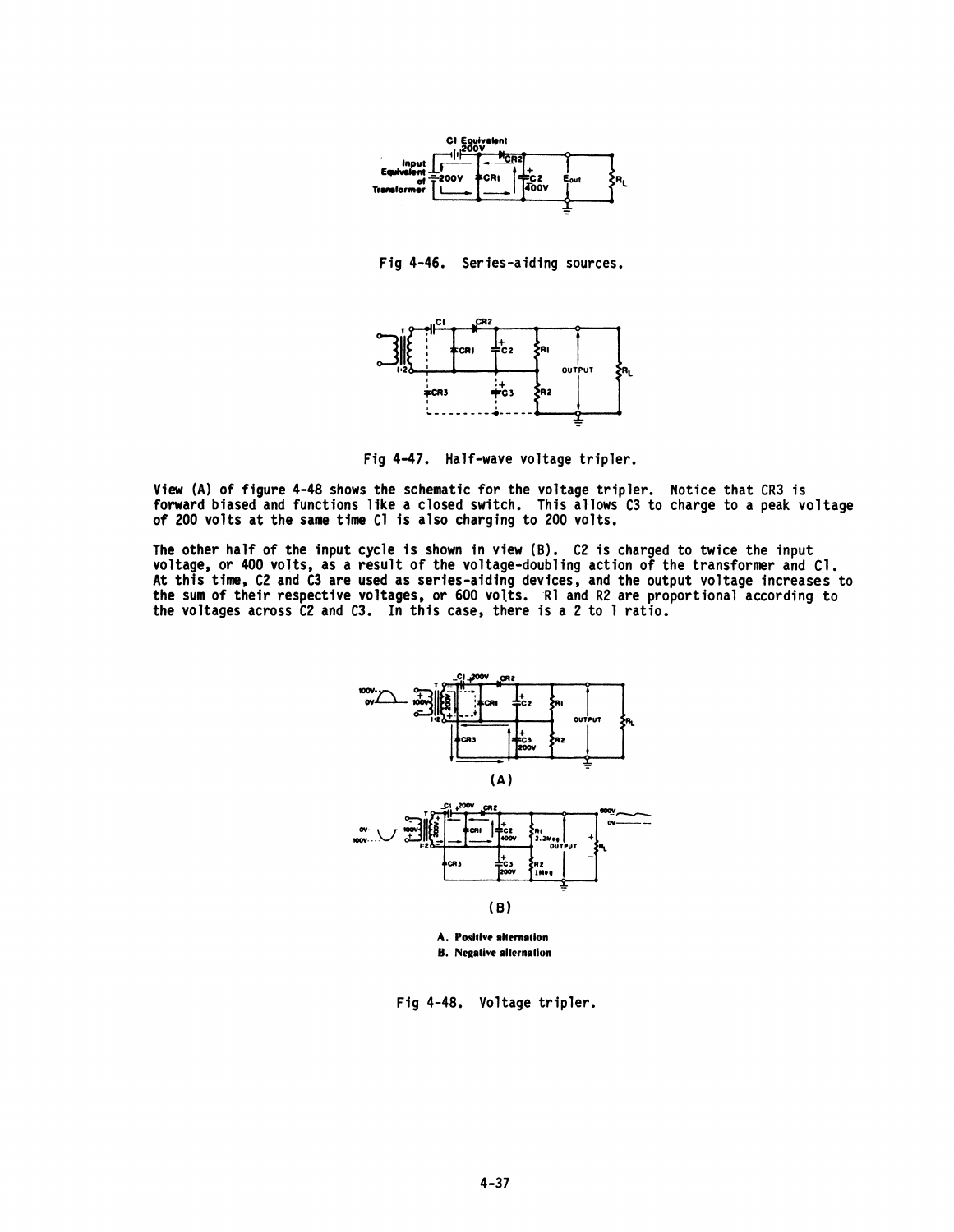

Fig 4-49. Full-wave voltage doubler.

The circuit shown in figure 4-49 is that of a full-wave voltage doubler. The main advantage of a full-wave doubler over a half-wave doubler is better voltage regulation, as a result of reduction in the output ripple amplitude and an increase in the ripple frequency. The circuit is, in fact, two half-wave rectifiers. These rectifiers function as series-aiding devices except in a slightly different way. During the alternation when the secondary of the transformer is positive at the top Cl charges to 200 volts through CR1. Then, when the transformer secondary is negative at the top, C2 charges to 200 volts through CR2. Rl and R2 are of equal value, balancing resistors which stabilize the charges of the two capacitors. Resistive load R<sub>L</sub> is connected across Cl and C2 so that R<sub>L</sub> receives the total charge of both capacitors. The output voltage is +400 volts when measured at the top of R<sub>L</sub>, or point "A" with respect to point "B." If the output is measured at the bottom of R<sub>L</sub>, it is -400 volts. Either way. the output is twice the peak value of the a.c. secondary voltage. As you may have guessed, the possibilities for voltage multiplication are almost unlimited.

The main disadvantage of a series regulator is that the pass transistor is in series with the load. If a short develops in the load, a large amount of current will flow in the regulator circuit. The pass transistor can be damaged by this excessive current flow. You can place a fuse in the circuit. but in many cases, the transistor will be damaged before the fuse blows. The best way to protect this circuit is to limit the current automatically to a safe value. A series regulator with a current-limiting circuit is shown in figure 4-50. You should recall that in order for a silicon NPN transistor to conduct. the base must be between 0.6 volt to 0.7 volt more positive than the emitter. Resistor R4 will develop a voltage drop of 0.6 volt when the load current reaches 600 milliamperes. This is illustrated using Ohm's law:

$$
I = \frac{E}{R} \qquad \frac{0.6 \text{ volt}}{1 \text{ ohm}} = .6 \text{ ampere or } 600 \text{ milliamperes}
$$

When load current is below 600 milliamperes, the base-to-emitter voltage on Q2 is not high enough to allow Q2 to conduct. With Q2 cut off, the circuit acts like a series regulator.



Fig 4-50. Series regulator with current limiting.

When the load current increases above 600 milliamperes, the voltage drop across R4 increases to more than 0.6 volt. This causes Q2 to conduct through resistor R2, thereby decreasing the voltage on the base of pass transistor Ql. This action causes Ql to conduct less. Therefore, the current cannot increase above 600 to 700 milliamperes.